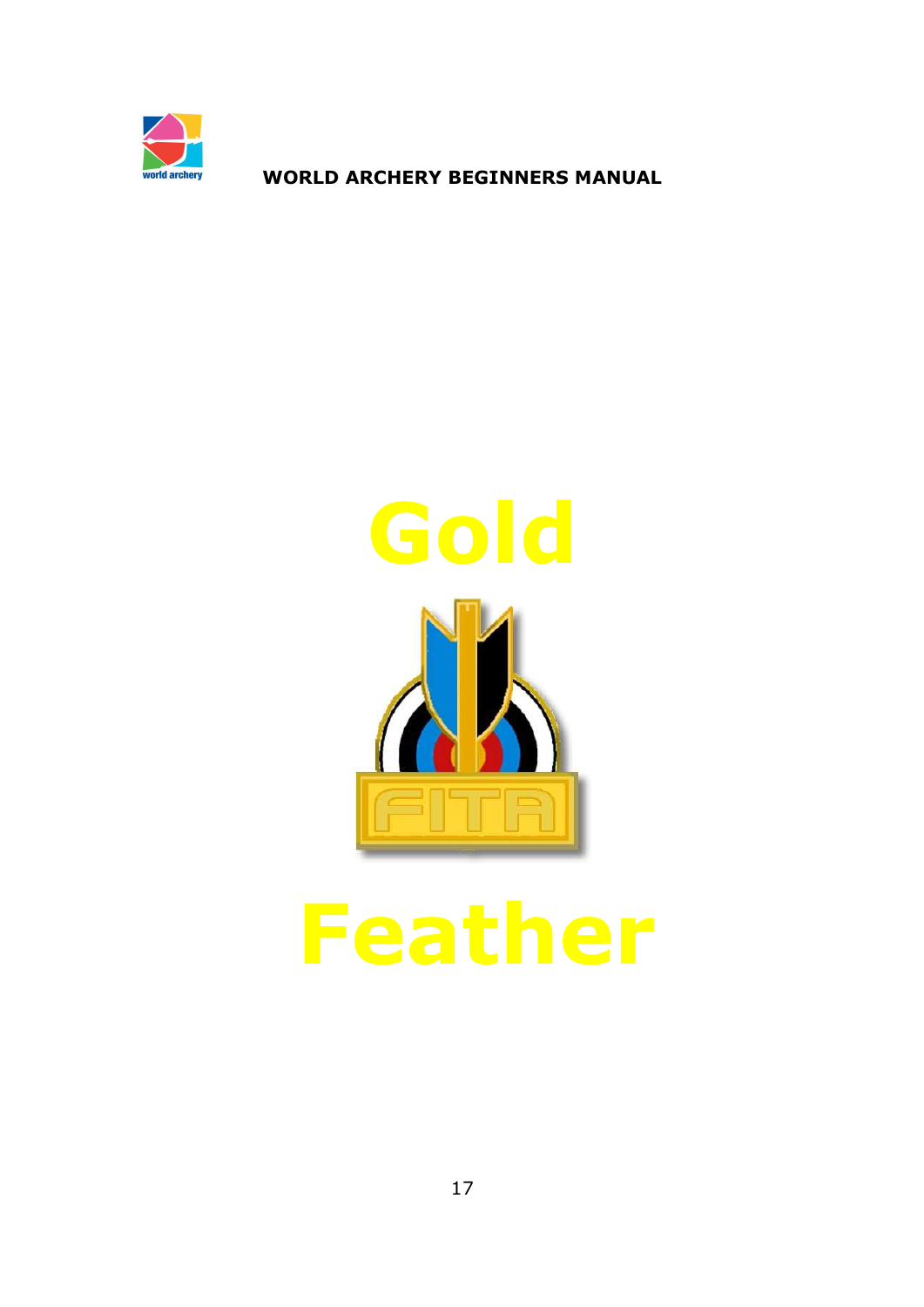

#### CURRICULUM FOR THE WA **GOLD FEATHER** AWARD

#### **PERFORMANCE:**

From a shooting distance of 8 meters, you must achieve a minimum of 12 hits out of 15 arrows (5 ends of 3 arrows) shot at a 80cm target spot (6 to 10 zones).

#### **SKILLS:**

**Body setting** (from before drawing until full draw)

#### *Objective:*

Provide an identical, stable foundation permitting a similar repetition of upper body actions, as well as optimal general balance. It should also allow repositioning the aiming eye at the same stable spot in the space. We can imagine the aiming eye at the top of the "main pyramid" (your coach will instruct you the pyramids).

*Form:* 

While gripping the string and the bow (see the 2 previous steps of the shooting sequence), most of the archers are bent over. To move from a bent position to an upright one and set a good body base to engage the execution process of the shot, there are several alternatives. Below are some of them:

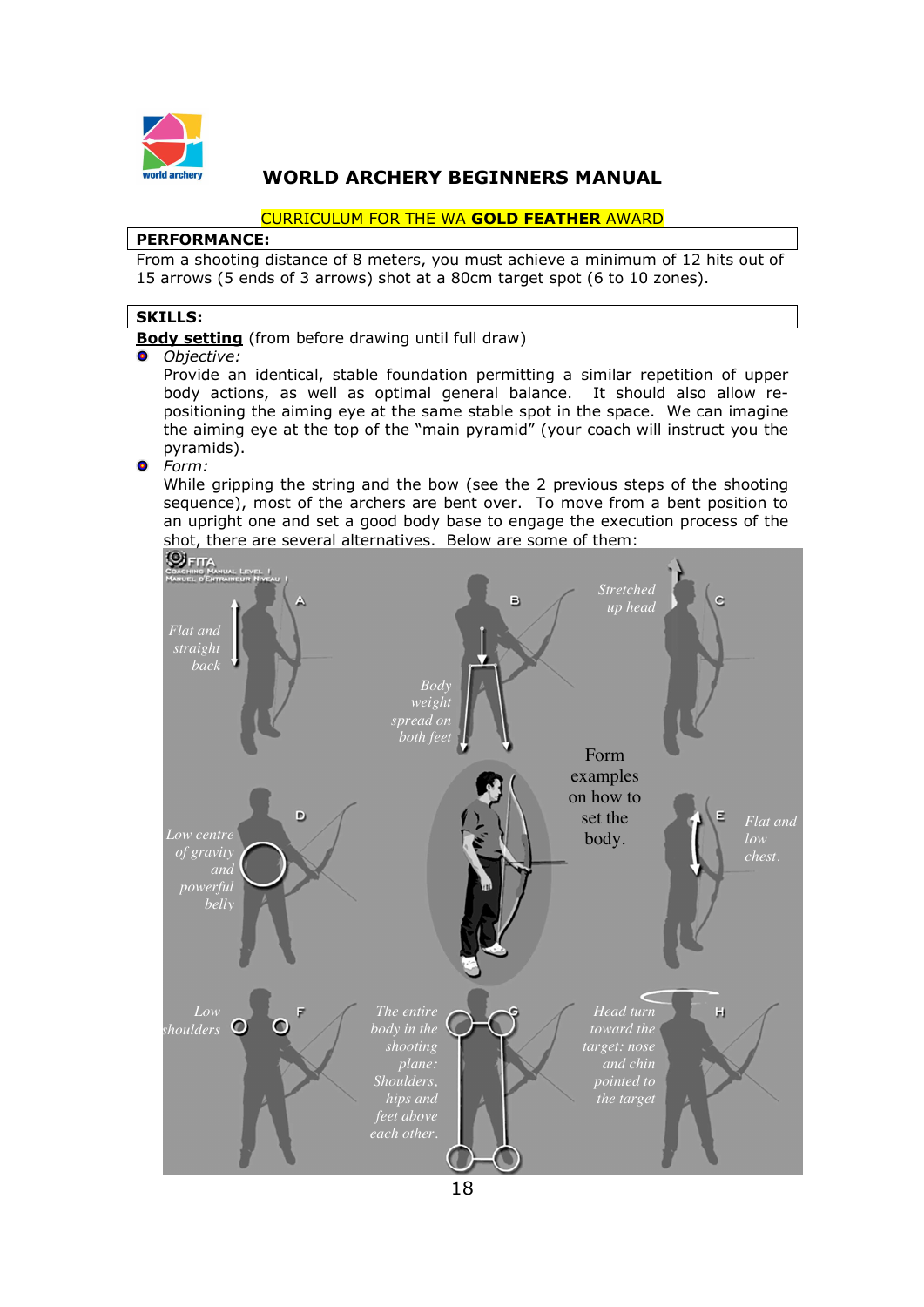

#### 1. Legs *Form:*

Up-side-down "V" symmetrical to the vertical axis going through the summit. Weight is placed equally on both feet.

#### *Rationale:*

The body weight is approximately distributed equally on both legs. Because body weight is slightly forward (toward toes), the front/back swaying is reduced. As shown page 20, the string leg participates in the production of the push while the bow leg contributes to the pull. The two efforts strengthen your vertical body axis and generate a down ward pressure, providing a solid foundation for upper body work and a good stability. For the shooting process, the pelvis is usually "tilted" (flat lower back), thus only the upper body requires positioning.



*Body weight equally shared on two feet* 

2. The Upper Body

#### *Objective:*

position.

Initially the torso, shoulder, and head are positioned close to their final

*Form:* 

Turn or tilt the pelvis backwards (flat lower back), the spine is stretched up with the shoulders in the same plane as the hips. The shoulders are lowered and chest is flattened. A slight stretching in the trapeziums is often felt. Turn head toward the target (whilst maintaining the stretching up action) until nose being directed toward the target.

*Rationale:* 

Stretching-up the head and spine assures an erect vertical stance. Tilting the pelvis, flattening the chest and the lowering the shoulders lower the centre of gravity, making the body more stable; furthermore it transfers energy from the upper body to the lower body, making the archer more relaxed. Shoulders and the head are close to their final position, thus minimizing movement during the draw.

## **Body setting** (end of draw)

 $\bullet$ *Objective:* 

Draw the bow without disturbing the pre-set position achieved through the preliminary elements. This body maintenance lasts until after the shot.

*Form:* 

Always stay in control. Momentum movements are minimal, or nonexistent. Desired movements diminish in speed as they near the face, but do not stop! The torso is almost immobile. If no pre-draw has been achieved, only a slight rotation of the chest exists, leading the shoulders from the shooting plane.

19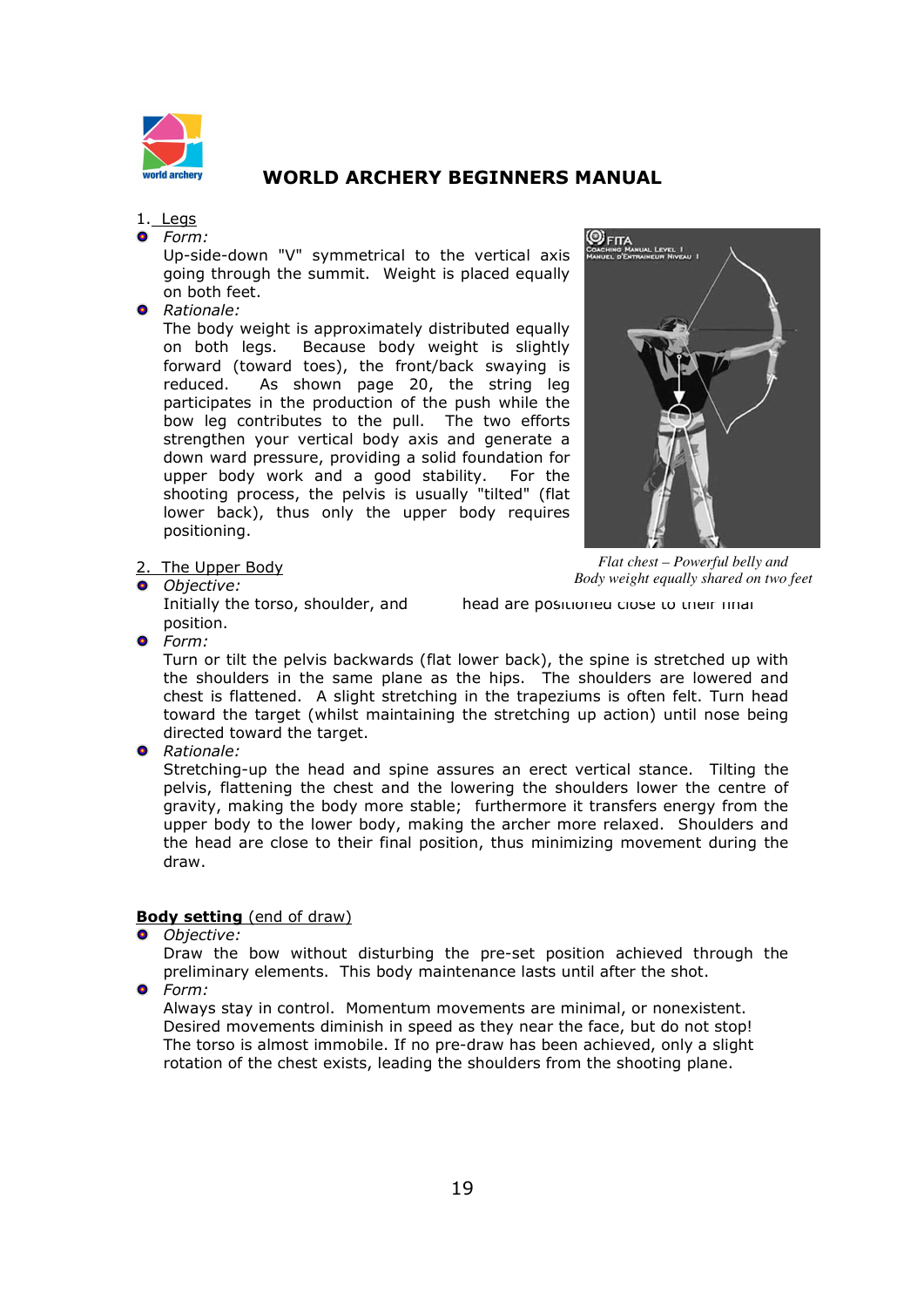



Draw made in the shooting plan

The body is vertical or remains at a slight inclination toward the string leg. The shoulders remain lowered. The head remains in place and extended up; it should not move toward the string during the last few centimeters of drawing. The arrow always remains parallel to the ground. The string moves straight to the face within the shooting plane.



*The top and bottom body remain well in place during the draw and end of* 

A balance between the production of traction and repulsion (pull & push) forces must be introduced during the draw. As the following illustrations demonstrate, the pull and push efforts are supported by the legs.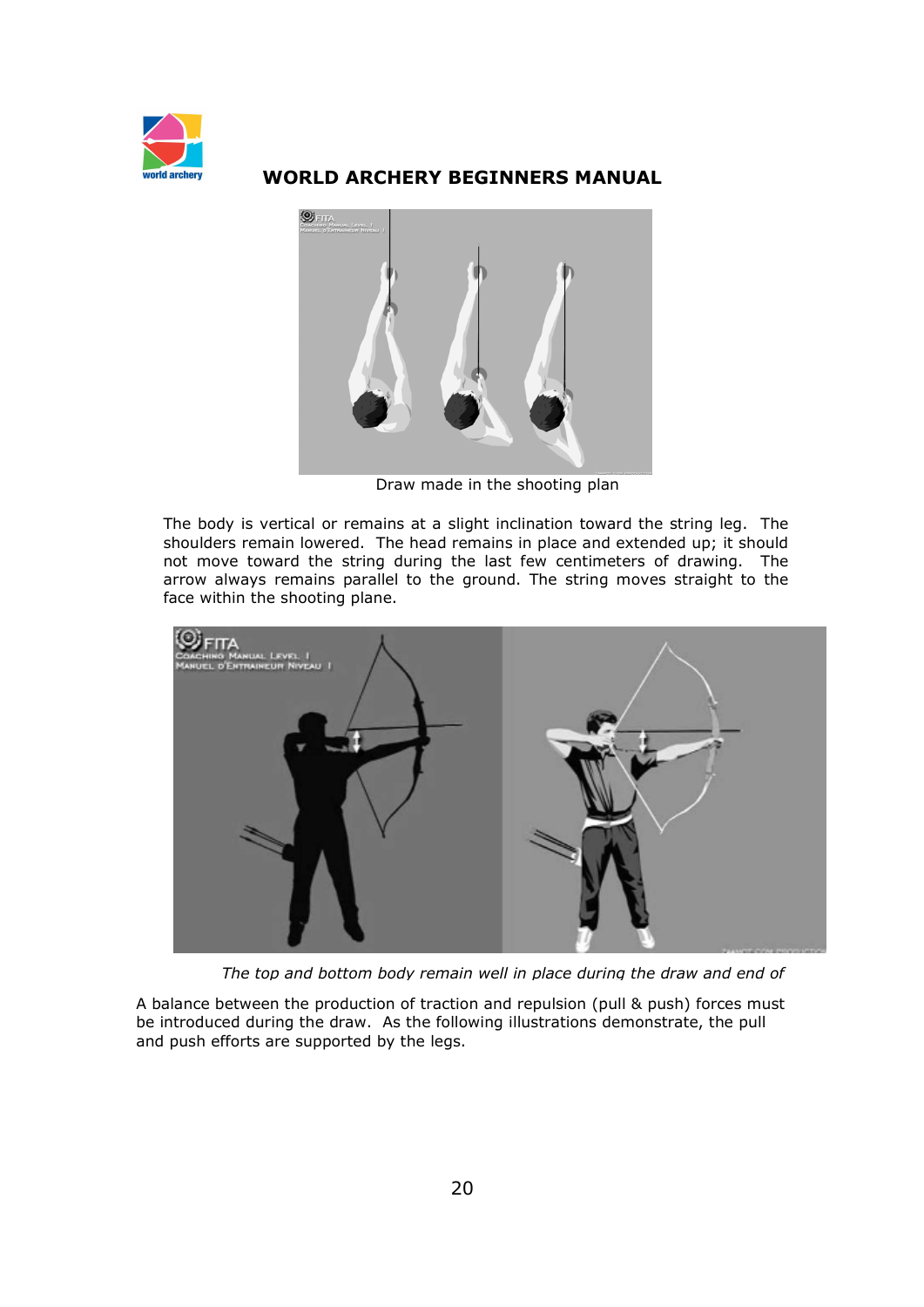





*String (right) leg assists the push effort Bow (left) leg assists the pull effort.* 

*Rationale:* 

Easy to duplicate because the foundation is hardly disturbed and the movement is simple, control is easily achieved. Striving for symmetry will avoid the balance being upset. The production of effort is not centralized, but dispersed. It facilitates achieving symmetry, reduces local fatigue effects, and minimizes the risk of injury. The major muscles are used to generate this production. Full drawing effort is attained as soon as the speed of the draw decreases on approaching the face, allowing the control to be maintained. Because the beginning of the draw is faster, the archer saves energy.

#### **KNOWLEDGE&/OR KNOW-HOW:**

#### **Bow bracing:**

Your coach will certainly have your bow strung before the start of the first two or three practice sessions. Stringing and unstringing of the bow will probably be taught to you at the third or fourth session when you will be more familiar with the equipment. Below we recommend some of the safest methods for the bow and the archer.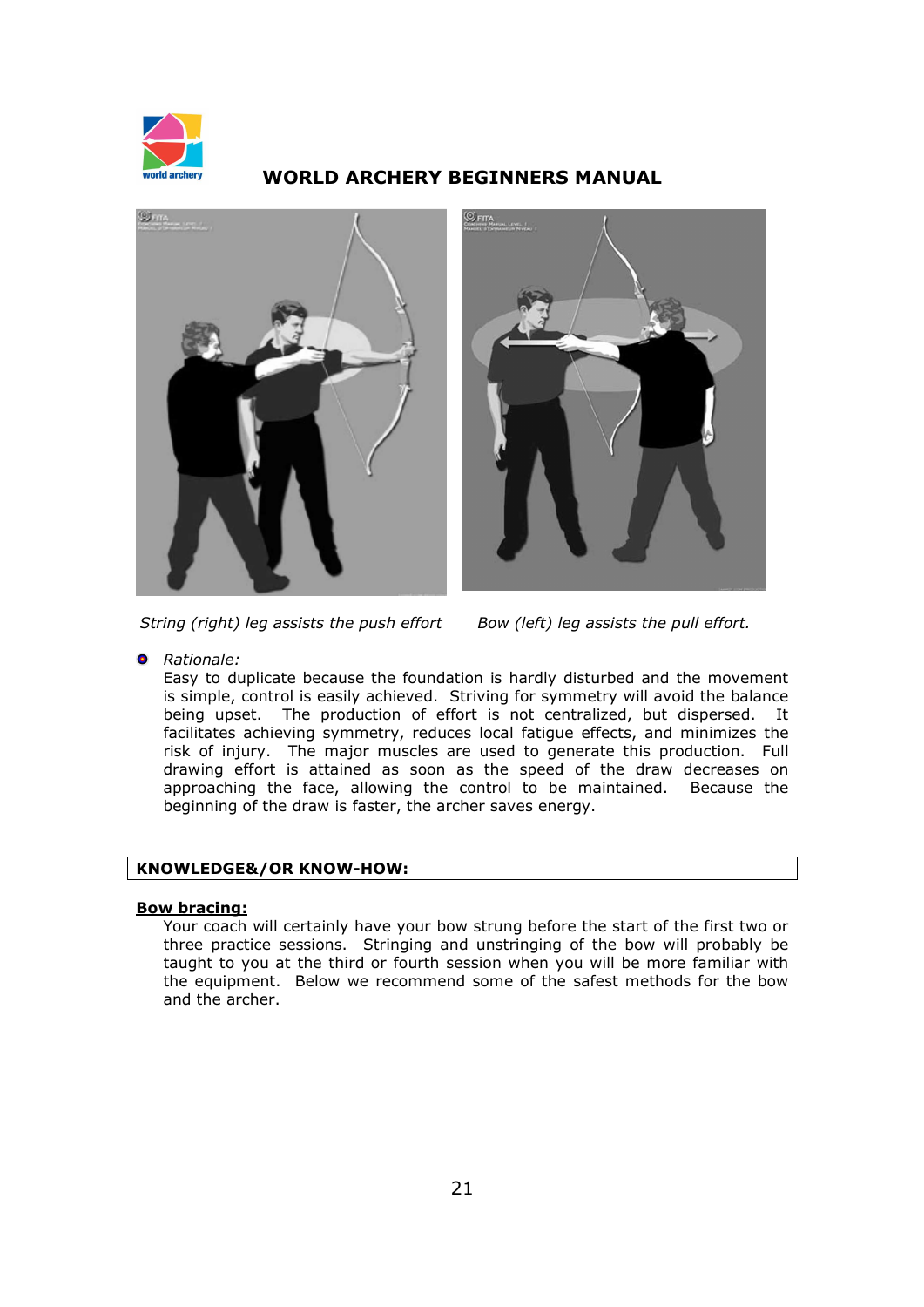



A loop stringer is inexpensive and easy to use. It makes the task of stringing the bow almost effortless. Like any other stringing methods, it is necessary to check the exact string positioning before taking the bow stringer pressure off the upper limb tip. Place a small piece of carpet or rubber on hard and rough ground to prevent damage to the lower limb tip. A tip protector on the lower limb would serve this function and even help secure the string. Use of a string loop with 2 feet.  $\frac{1}{2}$  lower limb would serve Use of a string loop with 1 foot.

**WORLD ARCHERY BEGINNERS MANUAL**





Finally the fix bow stringer is another excellent device for setting the string on the bow. It is made of 2 pieces of metal cylinder wrapped with something for protecting the limbs and affixed to a wall or pole.

You also can buy a bow stringer like the one on the left from any archery shop. At the beginning, you will probably have a tough time to use it properly. Nevertheless It will come friendly with experience.

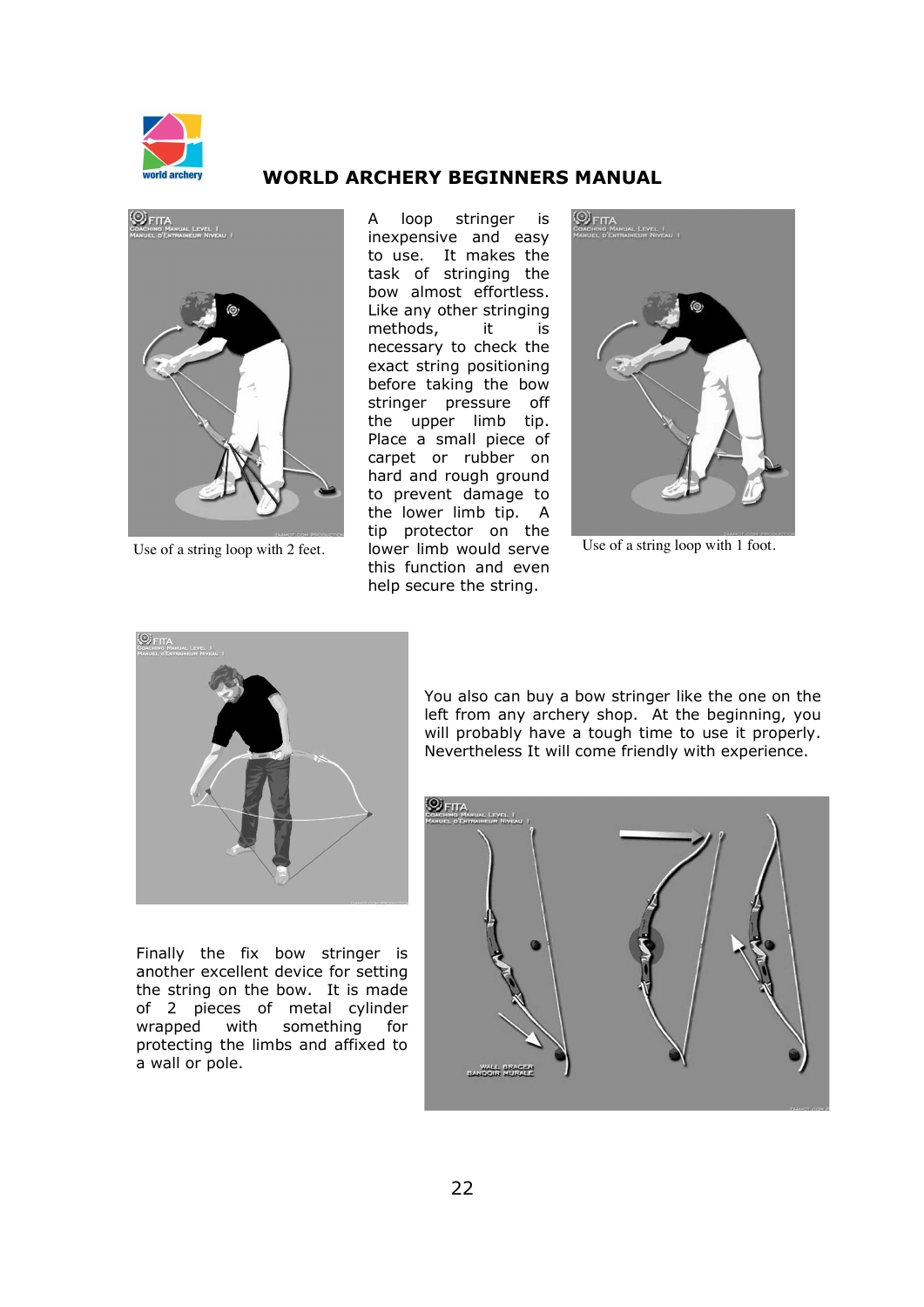

#### **Shooting direction:**

- Under no circumstances should anyone shoot if someone is on the field near the targets. Arrows may glance off the targets, or, depart from their intended path.
- **•** The shooting line should be straight, not staggered.
- When in a group where archers do not shoot from the same distance, the safest method is having the targets at different distances and all the archers on the same shooting line.



#### **Safety and etiquette on the shooting line:**

- You can only draw your bow back on the shooting line. You should not draw the bow having the bow hand higher than the drawing hand, and you should not draw diagonally (toward a target that is not straight ahead).
- **O** Don't talk on the line or distract other archers during the shooting of the end;
- Only the coach can make comment about an archer who is shooting; nevertheless encouraging remarks are welcome at any time;
- If your bow or arrow falls in front of the shooting line, you must wait until the archers on either side have finished shooting before retrieving your equipment. Any arrow which cannot be retrieved without moving feet on the shooting line should be retrieved after shooting has stopped;